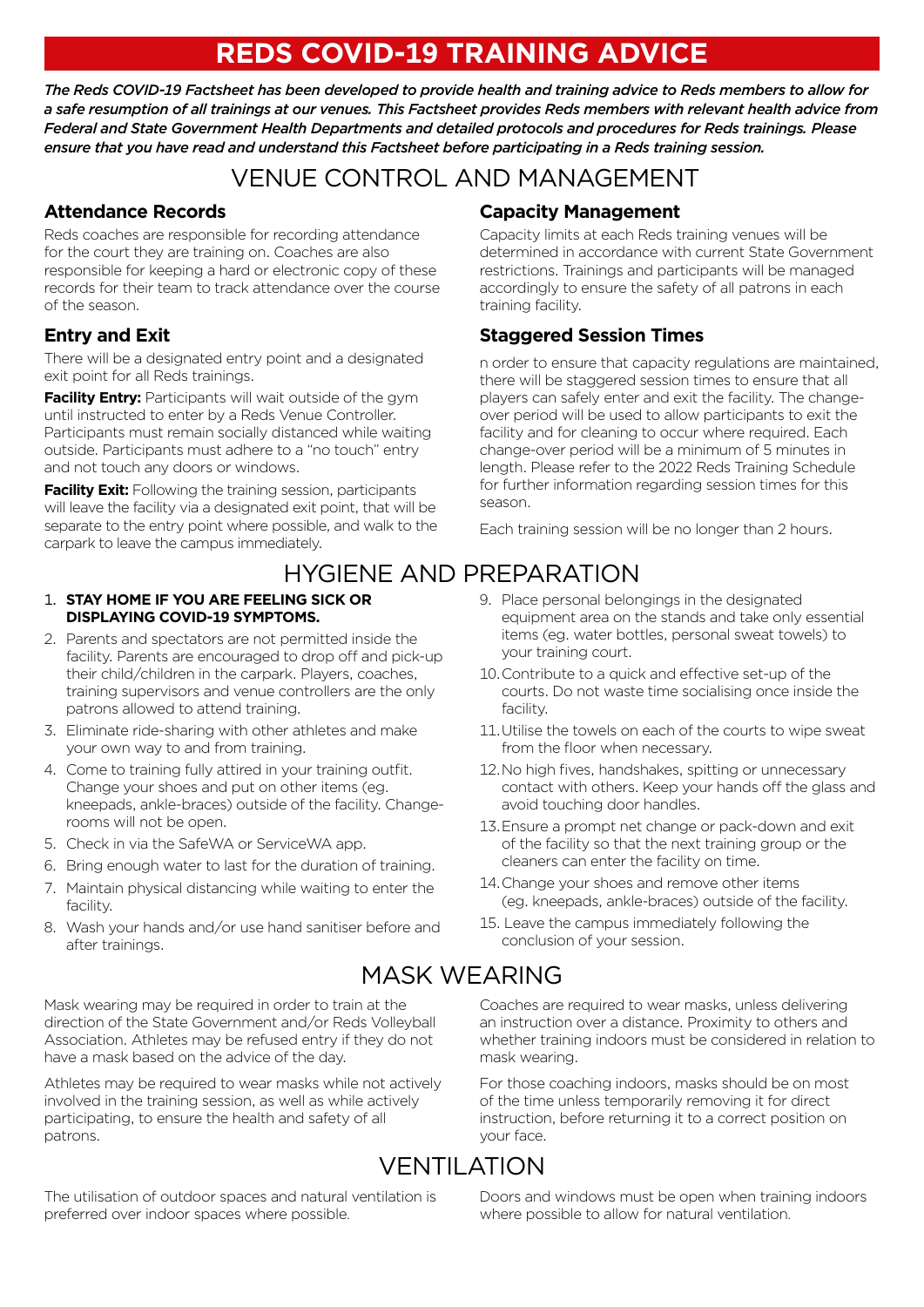# **REDS COVID-19 TRAINING ADVICE**

### CLEANING

### **Ball Cleaning Station**

Trestle tables will be assembled in the north-western corner of the gym as a designated Ball Cleaning Station. Following the conclusion of each session, all the balls in the facility will be moved to this Station to be sprayed with disinfectant, cleaned with a paper towel and dried with a towel to be ready for future use. Venue Controllers will supervise this process and all players and coaches are asked to contribute to ensure an efficient cleaning process.

Please do not bring any personal equipment to the training session and assist with cleaning other items of equipment.

### **Hand Sanitising Station**

Hand sanitising stations will be made available at each training venue. All patrons who enter the facility will be required sanitise before and after training and it is each patron's responsibility to ensure they have sanitised their hands.

### **Personal Equipment Area**

A designated Personal Equipment Area will be established on the stands for the main show-court. Any bags or other personal belongings are to be placed in this area. Only essential items (eg. water bottles or sweat towels) may be taken to your court.



# **> GET IN TRAIN GET OUT > SAFE VOLLEYBALL**